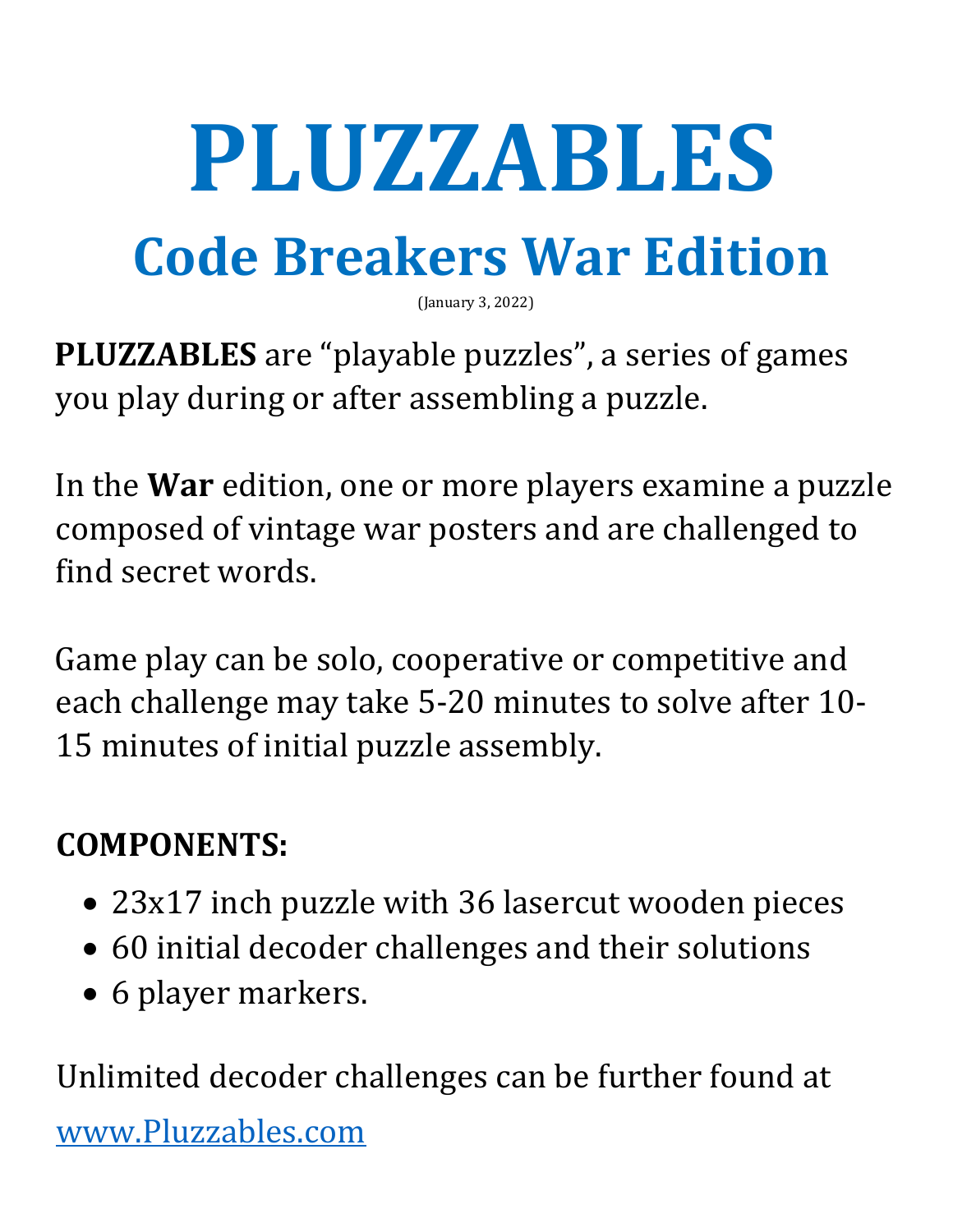

Each of two war puzzles is composed of a collection of vintage war posters.

**Puzzle Orientation**: Challenges contain directional clues. They are based on players facing the puzzle as shown above, with the top of the puzzle being "north".

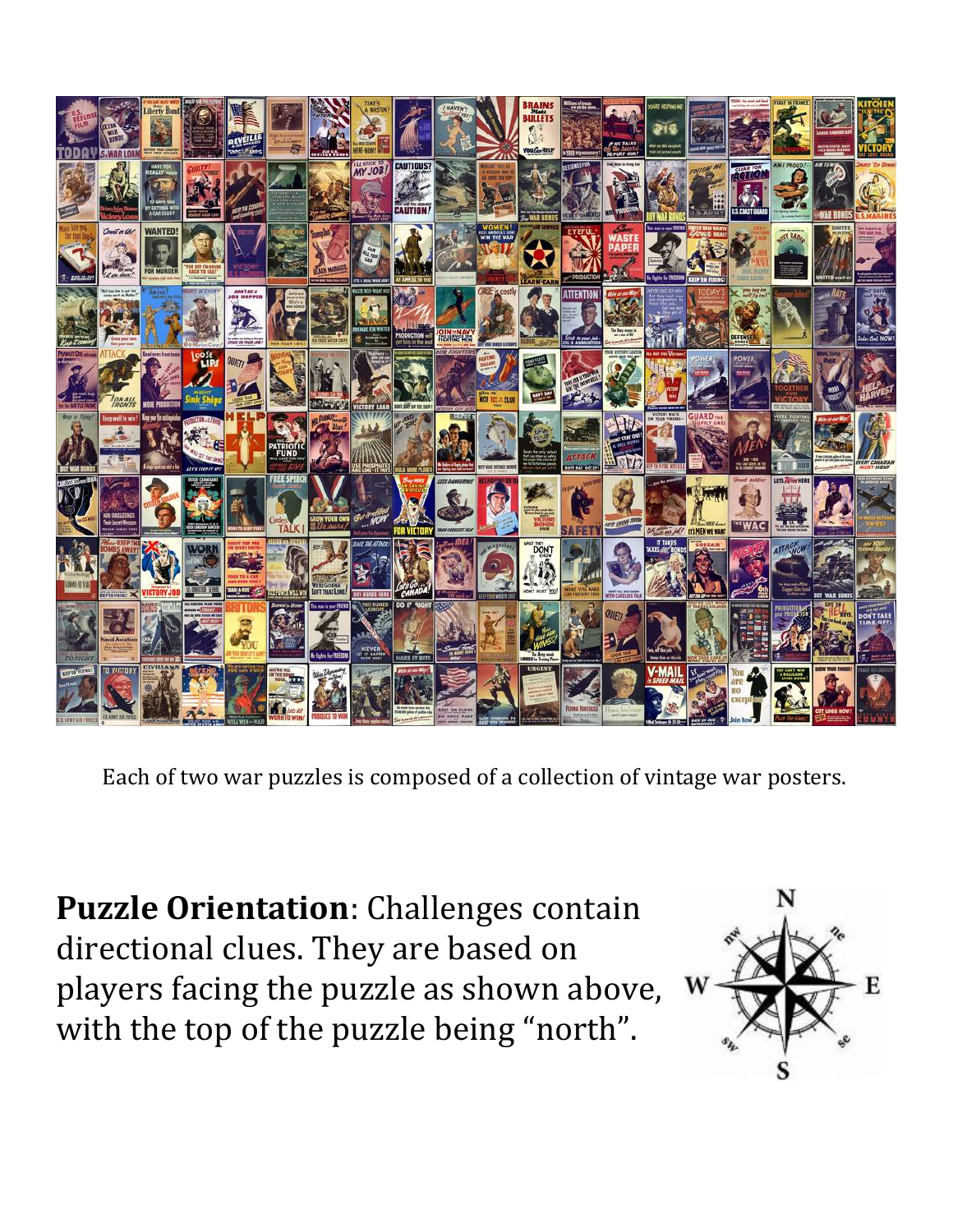#### **Overview**:

Vintage war posters contain words hidden in plain sight. Move from poster to poster using clues. Depending on the game mode, you either race to be first or decode a series of challenges to win.

#### **Game Modes**:

There are two modes of play:

- 1. Decoding.
- 2. Racing.

#### **Initial Setup**:

1.Cooperatively build the puzzle. The puzzle is more like a brainteaser with only one solution.

#### **Competitive Decoders Setup**:

1.Give each player their set of unique decoder challenges (one page of four) and a pen or pencil.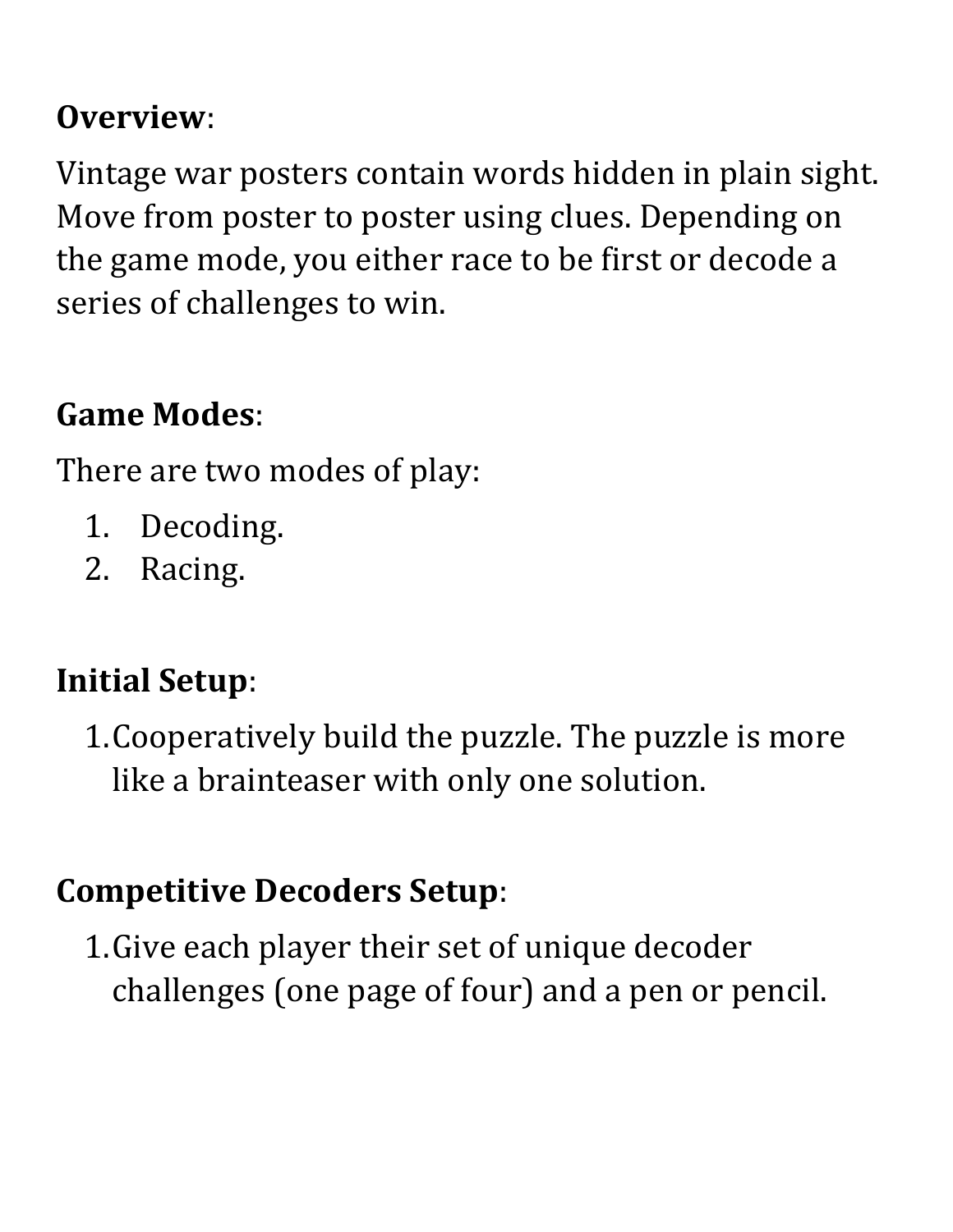## **Cooperative Decoding Setup**:

- 1.Grab or print a page of challenges.
- 2.Designate one player as the documenter and give them a pen or pencil.

# **Decoders Game Play**:

Each decoder page has four challenges to find four secret words.

Use clues to decode each challenge's hidden word.

Find the initial starting poster and place your marker.

Using the directional clues, move your marker from poster to poster, examining and writing down watch words (keywords).

Watch words are listed at the bottom of each challenge. There are more watch words than in the solution and it's possible to find more than one watch word in a specific poster.

Write down the code word found in each poster.

Circle all of the correct watch words.

Circle the last poster found in your search.

Use the self verifier to determine the identity of the hidden word (details below).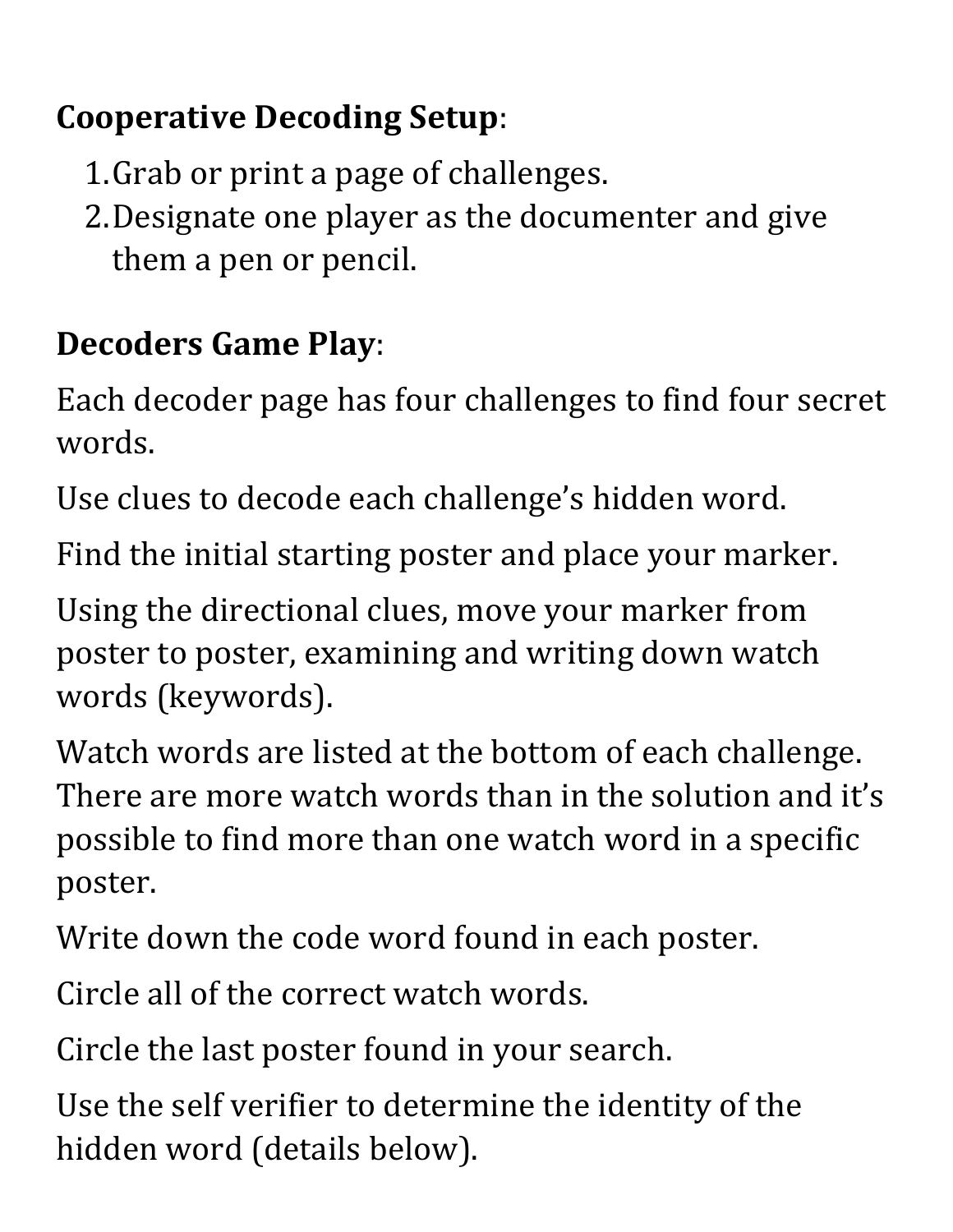If playing competitively, write down your answer, but do not verify until all players have completed all challenges.

Players get ten points for each correctly decoded secret word and ten points for circling the correct final poster.

#### **Winning the Decoding Game:**

The person with the most points is the winner. In case of a tie, play another round.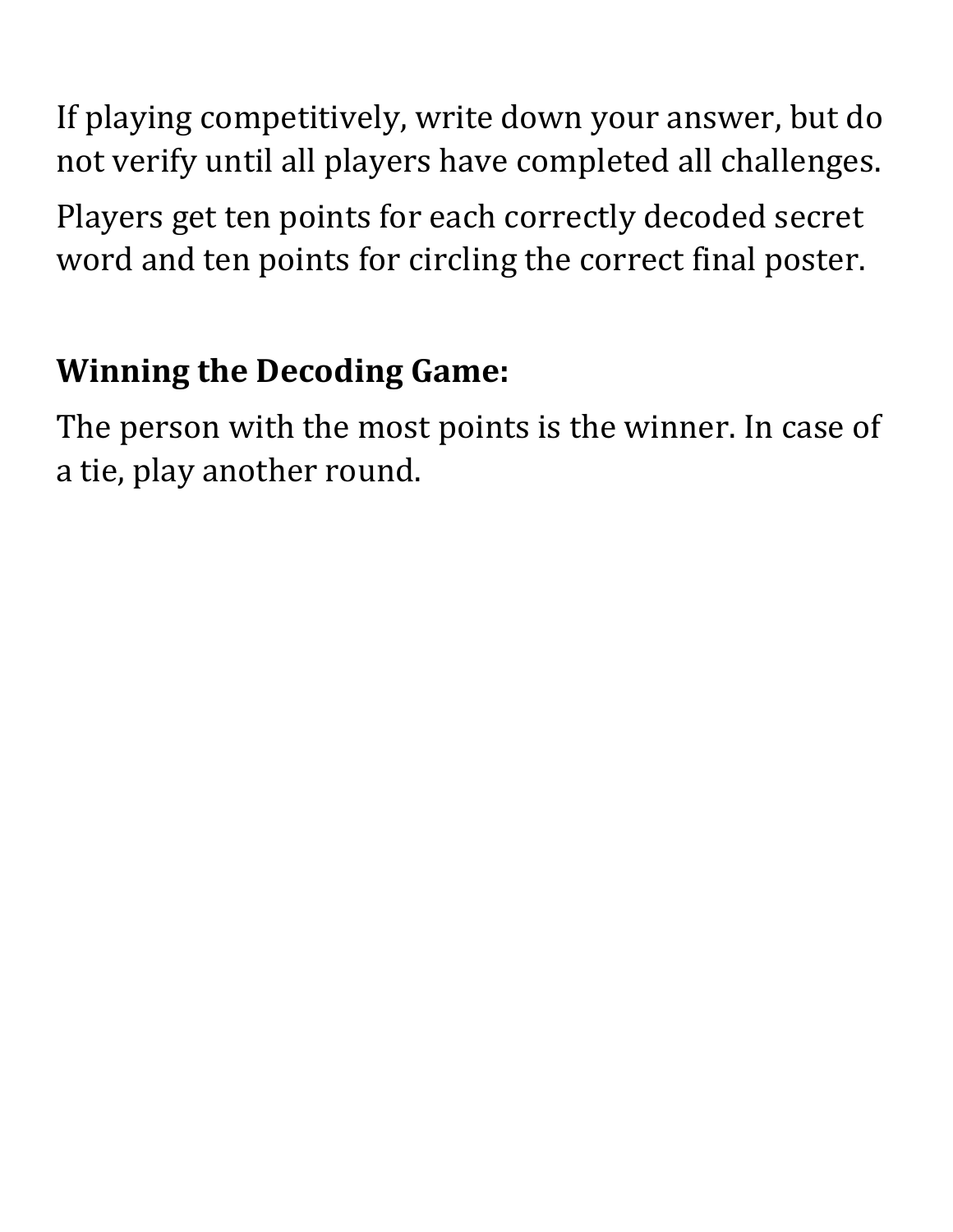# **Directional Clues:**

Use the directional clues to navigate from one poster to another. The clues contain a direction and a word related to the target poster. The word may be specific or concepted. For example, "fist" will refer to a poster with an illustrated fist, not the word "fist".

The poster may contain one "watch word" needed to decode the secret word. If a word is in the list of watch words, one of its letters will be in the secret word.



**Watch Words:** A list of words to watch for in the posters. Only three to six of these words will be those used in the solution.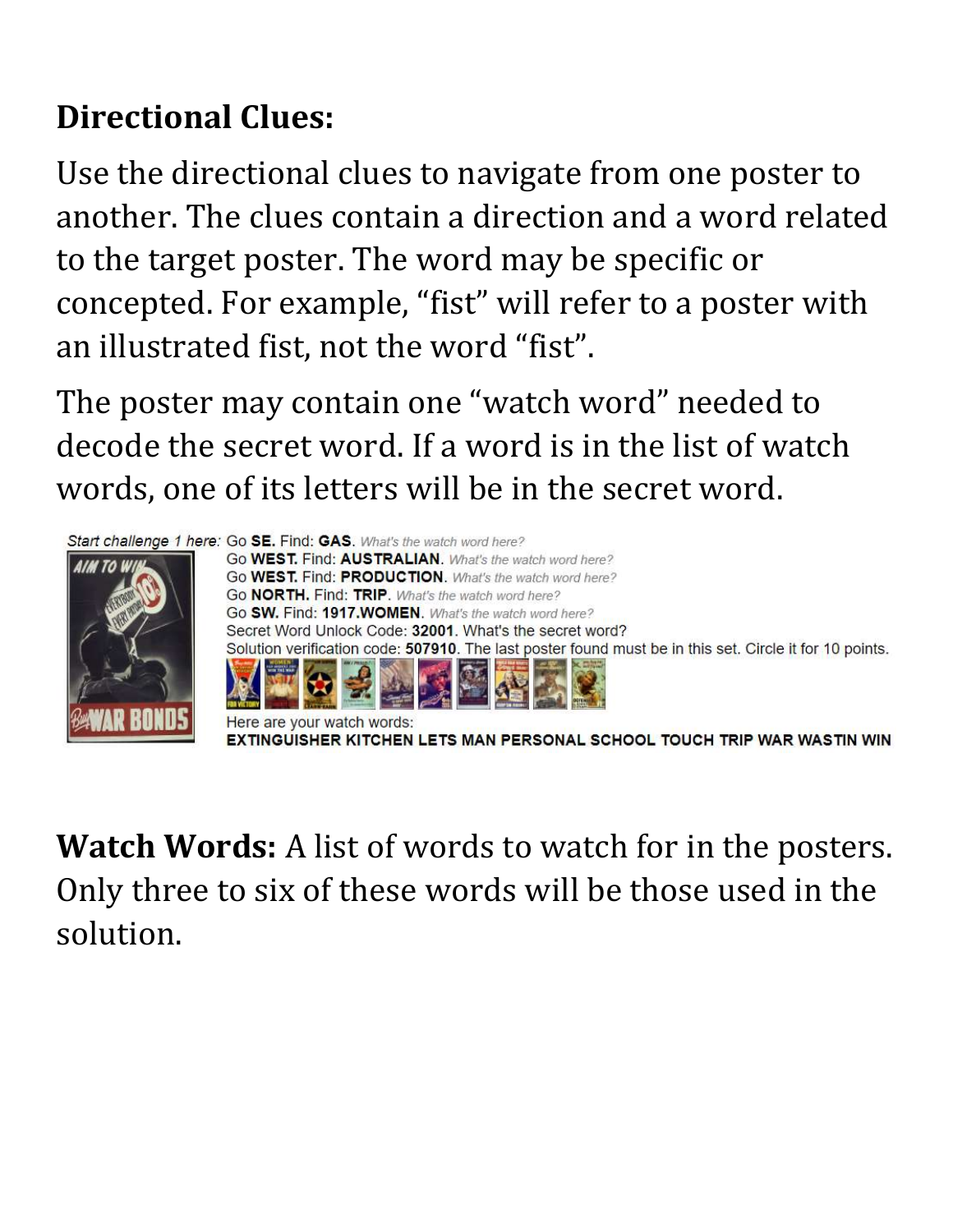# **Decoding Words:**

The "secret word unlock code" is a series of digits. They indicate which words and letters are to be used to decode each challenge's secret word.

Each digit is used in two ways:

- 1. The position refers to which watch word is used
- 2. The number  $(1-9)$  indicates that the N<sup>th</sup> letter in the watch word is in the secret word.
- A "0" indicates that the watch word was not used.

Secret words will be 3 to 5 letters in length.

Examples:

| Unlock<br>Code | Watch Words Found                       | Solution     |
|----------------|-----------------------------------------|--------------|
| 012300         | FIRST TANKS BONDS OVER VICTORY RATS     | <b>TOE</b>   |
| 520015         | METAL FIGHT NAVY PRODUCTION ENEMY IDEAS | <b>LIES</b>  |
| 130232         | BRITONS AIR REPORT BUY GOSSIP CHANCE    | <b>BRUSH</b> |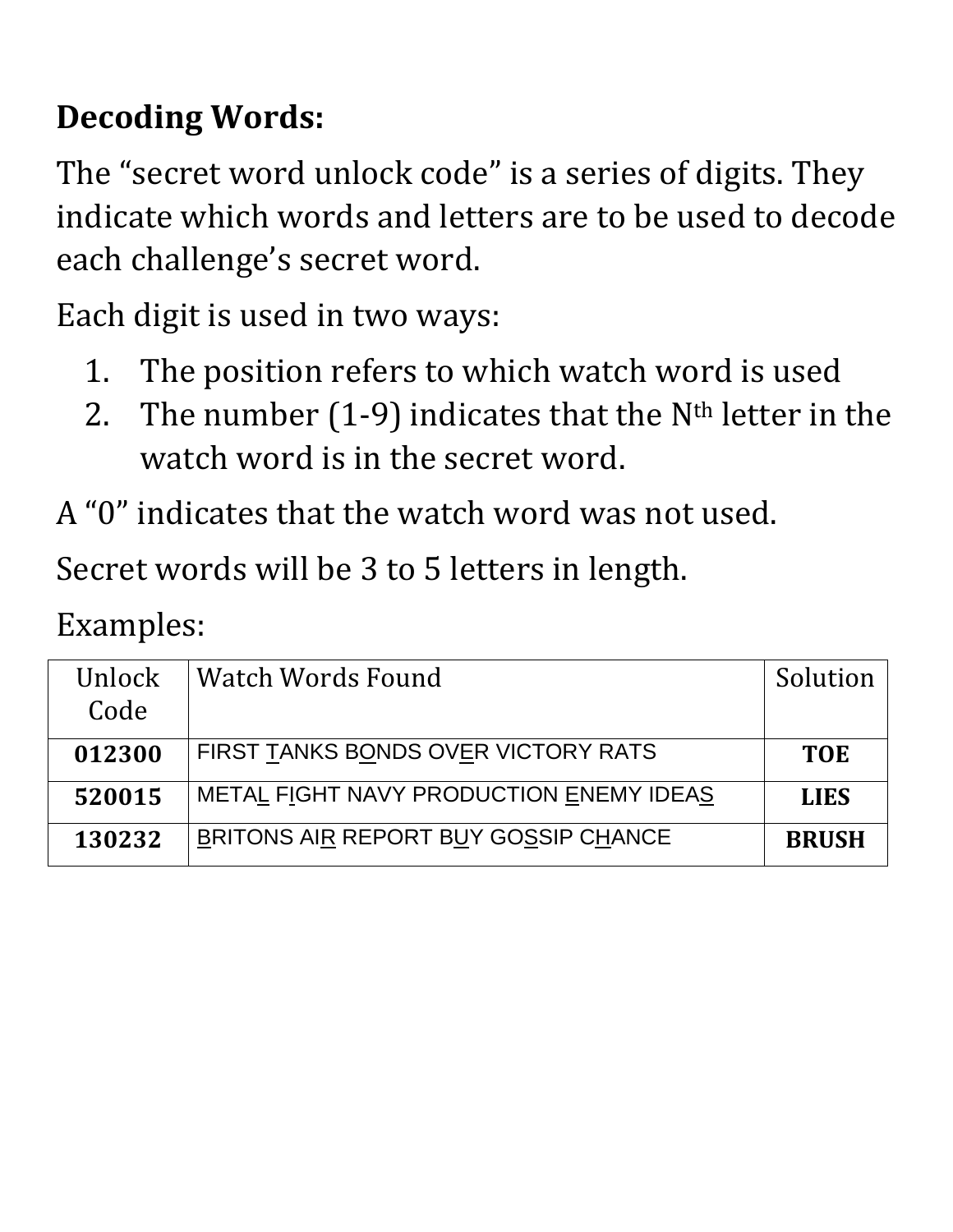# **Verifying the Secret Word**:

Use the cross-reference code to find your decoded word on the solutions page. If your code matches the word, then you have correctly solved the challenge.

#### **Verifying the Last Poster Found**:

It is important to end up on the correct poster. Once you have traversed to the last poster, circle it in the list of posters. If not present, retrace your steps as you have made an error in your navigation.

#### **Notes:**

- 1. Use the challenge page to write down your answers.
- 2. You may find that two or more watch words can be found in one poster. Use the decoder to try out all words in that position to find the solution. If the decoding generates an invalid word, try a different code word. Record all words decoded, as one should be the correct solution.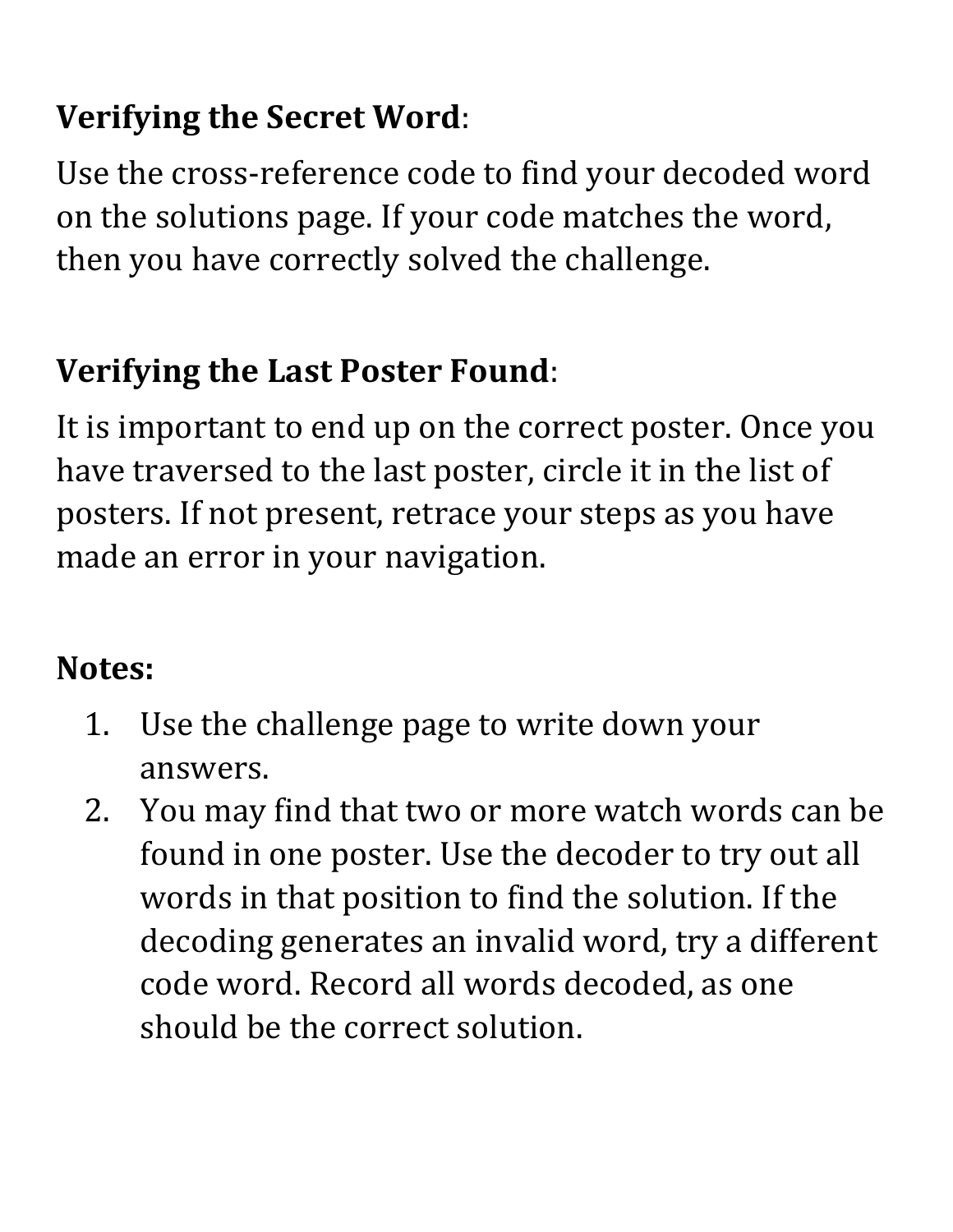#### **Race Game Play**:

In this mode, players use their cellphones to generate a challenge and compete to be first to find the last poster in a series of movements. No decoding skills are required – simply move from poster to poster.

Using your cell phone's browser, visit [www.Pluzzable.com](http://www.pluzzable.com/) and select the race that matches your puzzle's image (1 or 2).

Find the initial starting poster and place your marker. Press [Next] for each directional clue. Move your marker to the poster that matches the clue. Repeat until all moves have been made.

Press [Verify] to determine if you have correctly ended up on the final poster. If incorrect, quickly generate and play another game.

## **Winning the Race:**

The first person to end up on their correct destination is the winner.